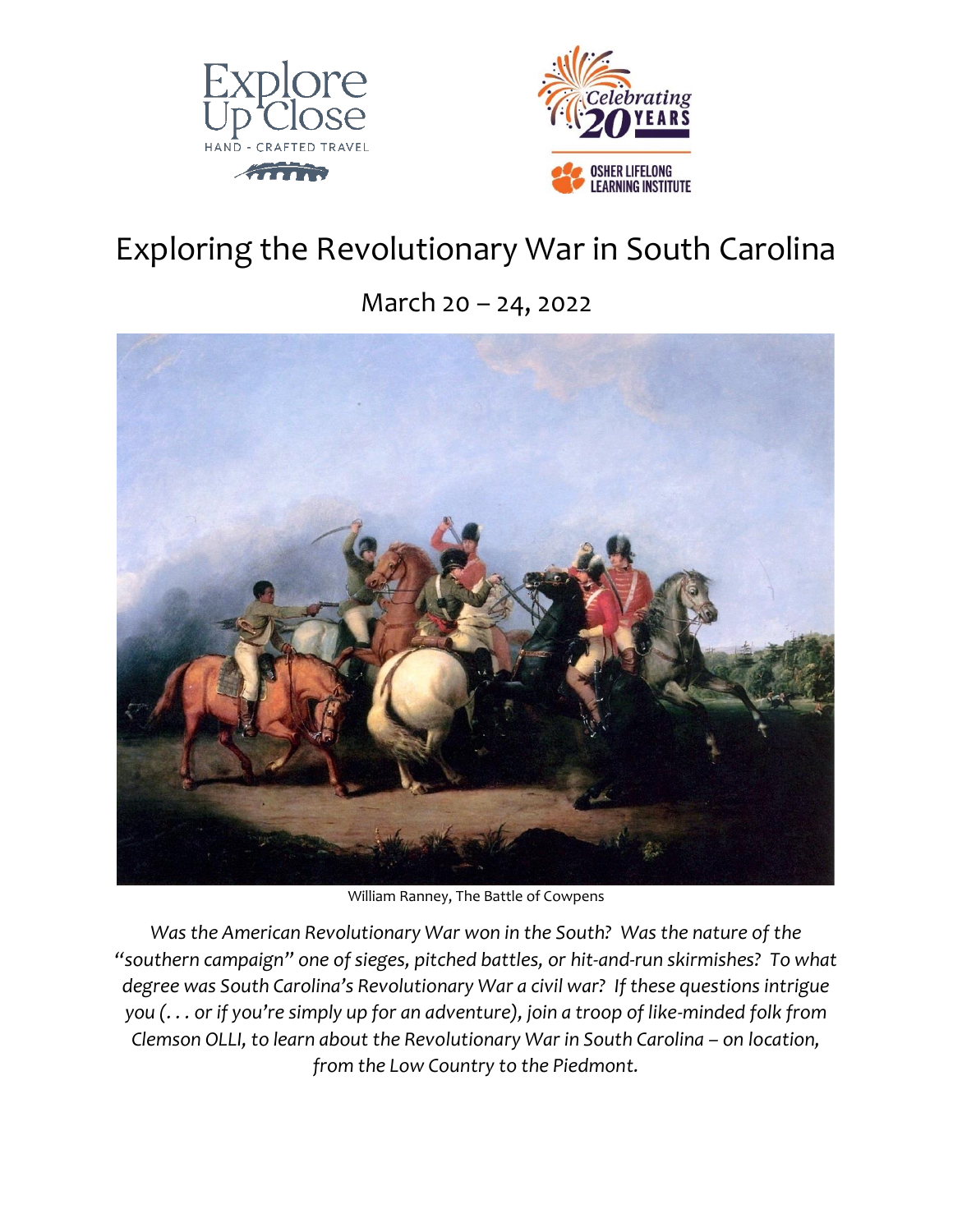*We'll spend the better part of a week visiting key battle and strategic sites, related to how the war unfolded in a pivotal region. Gain familiarity with places, people, events; and learn perspectives from recognized authorities who will join us for segments of our tour. Each day will bring adventure, probing presentation and discussion, as well as rest and relaxation over good meals and comfortable accommodation. (And you'll learn more about the geography and stories of the Palmetto State than you ever imagined.)*

## **Trip Highlights**

- ❖ Pre-trip materials: short videos (filmed on location); trip outline / chronology
- ❖ Daily exploration of Revolution events and issues with historians and local experts
- ❖ Delightful backroads drives, bringing us up close and personal with the geography and stories of South Carolina
- ❖ Special catered dinners / receptions; excellent dining throughout the trip
- ❖ Visits to a range of interesting sites, developed and less-developed: from National Park Service properties to state and local sites

### **Our Itinerary:**

#### Sunday, March 20

We'll depart the Clemson area, bound for the South Carolina Low Country. En route, we'll visit three sites that will help us understand the nature of the Revolutionary War in South Carolina: Musgrove Mill State Historic Site; Ninety Six National Historic Site; and Eutaw Springs Battleground Park. We will enjoy a picnic-style lunch, and be treated to presentations by the interpretive staff at the first two of these locations.

By late-afternoon, we'll check into our comfortable Charleston-area lodging. This evening we'll enjoy a catered dinner at the hotel, followed by a slideshow presentation "overview" about the Revolution in the Charleston area. Overnight, Hampton Inn West Ashley.

#### Monday, March 21

Enjoy breakfast in the hotel. Today, we'll explore important Charleston-area stories in the "hinterlands" outside of Charleston, and in the city. These stories will include the 1776 repulse of the British invasion from Fort Moultrie, the 1780 British siege of Charleston, the actions of Francis Marion southwest of the city, and the tragic death of John Laurens in the summer of 1782. We'll engage in an up close "Revolutionary Charleston tour," visit the Charleston Provost-Dungeon, and drive to the Francis Marion and John Laurens sites.

This evening, enjoy free time and dinner "on your own." Overnight, Hampton Inn West Ashley.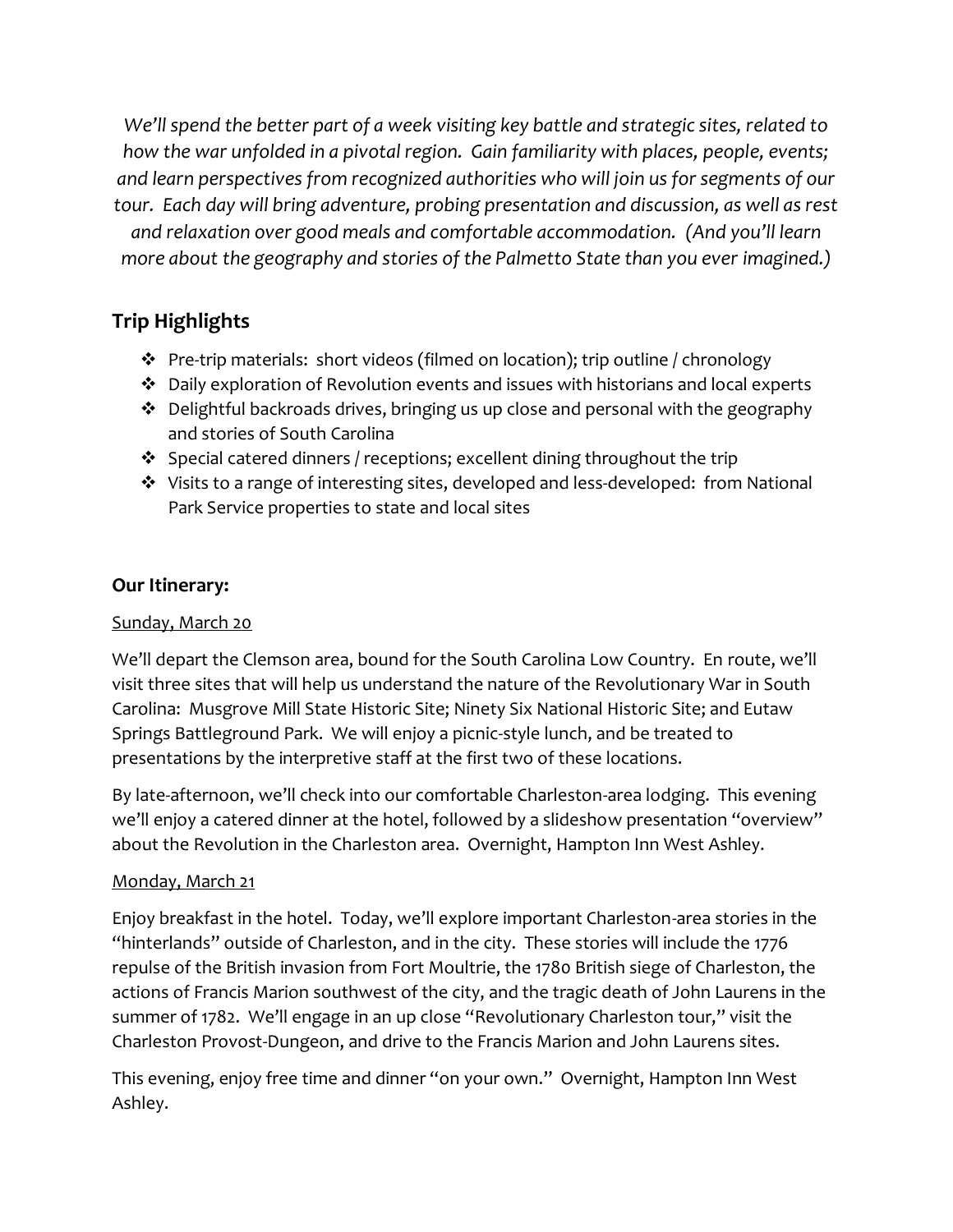

Alonzo Chappel, The Siege of Charleston

#### Tuesday, March 22

Enjoy breakfast in the hotel. This morning we depart Charleston, exploring sites of importance in the Santee and Black River basins, en route to Camden. We plan to visit the evocative remains of a so-called "sedition church," the Laurens family cemetery, and enjoy lunch in Kingstree. In the afternoon, we'll arrive at the Camden Revolutionary War site – an expansive interpretive center, that features the house commandeered by Lord Cornwallis during the summer of 1780. Local experts will guide us to sites connected to the Battle of Camden (August 1780) and the Battle of Hobkirk's Hill (April 1781).

In the evening, we'll enjoy a special dinner event in Camden. Our lodging will be in the Hampton Inn Camden.

#### Wednesday, March 23

Breakfast in the hotel, followed by departure from Camden. Local experts will guide us through parts of the Battle of Camden campaign, before we move north and west. Our drive will then take us through the scenic High Hills of the Santee en route to Brattonsville (site of Huck's Defeat), where we'll enjoy a picnic-style lunch. In the afternoon, we'll continue to Kings Mountain National Military Park. Our tour there will include a presentation by park staff; those who want to walk part of the battlefield can do so.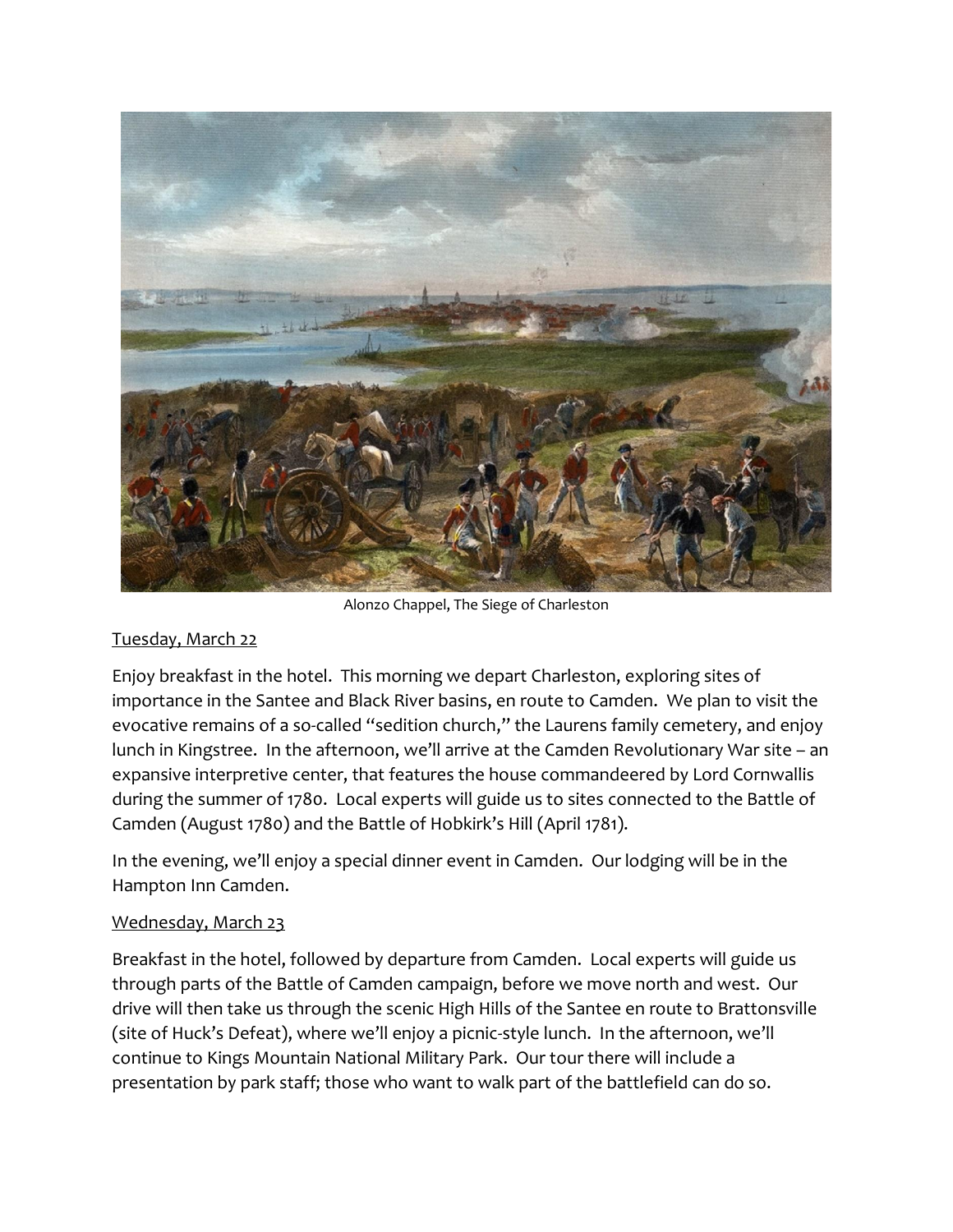We'll retire to Spartanburg for dinner and our overnight.



William Ranney, Marion Crossing the Pee Dee

#### Thursday, March 24

Enjoy breakfast in the hotel. This morning we'll drive a short distance to Cowpens National Battlefield, where we'll enjoy a presentation by park service staff about the Battle of Cowpens (January 1781). Those who wish can walk onto the battlefield to take in the lay of the land and one of the oldest Revolutionary War monuments erected in the South.

Afterwards, we'll drive to Walnut Grove Plantation for the conclusion of our Revolutionary War Tour. We'll have a picnic lunch on site; enjoy touring of Walnut Grove; and hear stories about three important actions in the area. Walnut Grove features the oldest extant "English" frontier house in the Southeast – the Moore House, c. 1765. Our final stories will feature "high drama," as we hear about the Battle of Thomas's Plantation (February 1779), the Battle of Cedar Springs (July 1780), and Tory Bill Cunningham's "Bloody Scout" (November 1781) – which visited the Moore home, itself.

In the afternoon, we'll return to the Clemson area.